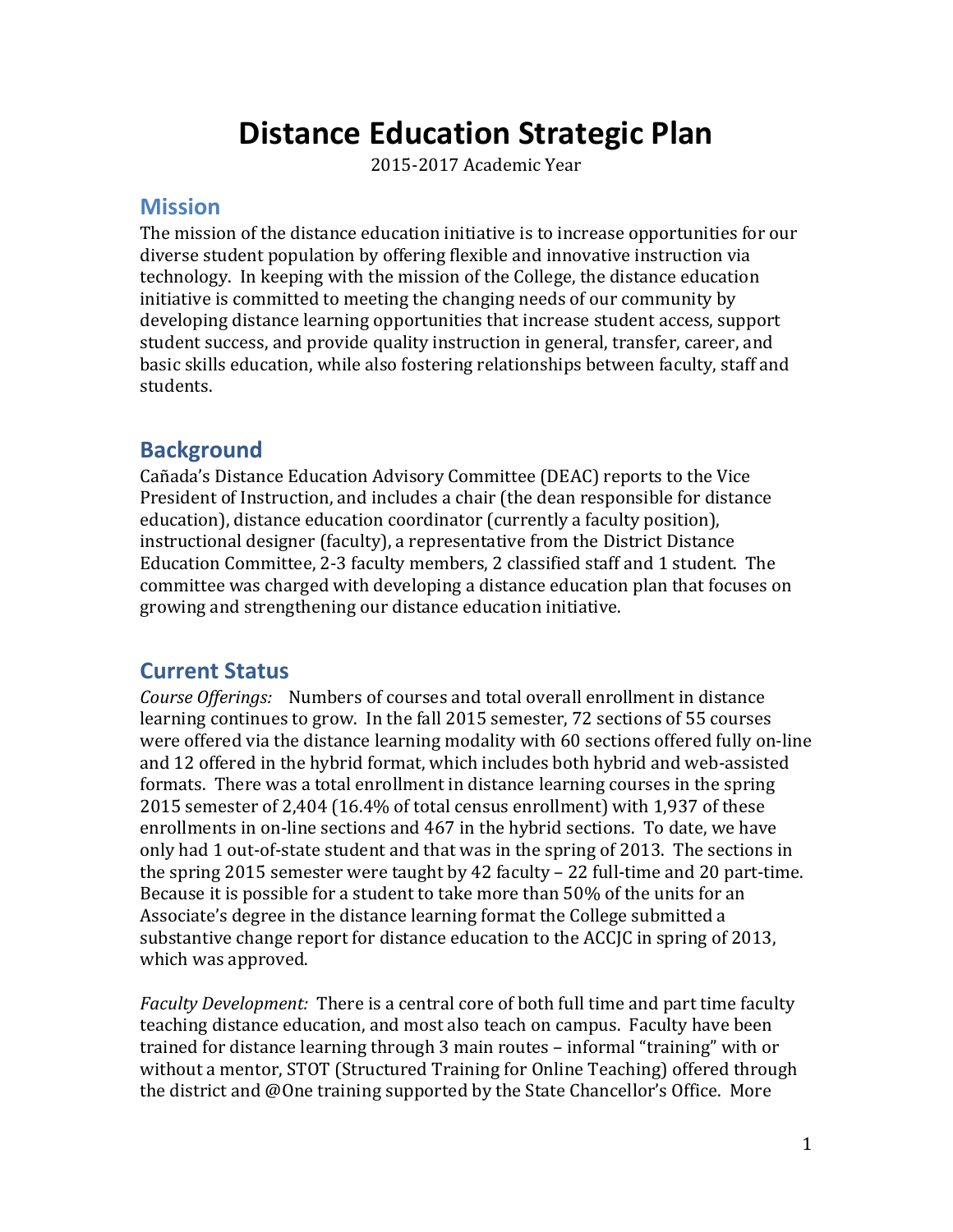recently, our instructional designer has worked with faculty through workshops and one-on-one to train them in distance learning pedagogy and Moodle features.

## **Student Support**

A full outline of student support services can be found in the substantive change report. Through WebSmart, students can perform all aspects of registration online. They can view grades, view an unofficial transcript, pay fees and view their account statements and payment history online. Financial aid services are available on-line as well. Books may be purchased through the bookstores website and other on-line book vendors. eCounseling is available, especially for more routine questions. The library offers an array of online resources and services that support all students. An on-line orientation for students is now available.

Students are encouraged, but not required, to take a self assessment to determine if online learning is the type of learning in which they would be able to engage and be successful. However, no student is prevented from enrolling in an online course based on the self assessment.

The Learning Center provides support for all classes, no matter their mode of delivery. Most of the students taking Cañada's online courses live within driving distance of the college, however many of them work. Tracking the usage of the Learning Center we have learned that historically most online students come to the Center rather than choosing online support.

## **Analysis of the Distance Education Program at Cañada College**

**Strengths of the Distance Education Program**

- We have a core group of faculty from across the College interested in developing effective distance education
- Faculty and staff have access to regular training, through STOT and @One
- Excellent IT support (both at the district and college level) is available to faculty, staff and students
- The district supports a course management system (Moodle) hosted by MoodleRooms. Every section of every course every semester has a Moodle shell available for use – whether the course offers any portion of the content through distance learning.
- There is district support for the growth of the distance education program as indicated by the District Strategic Plan.

### **Weaknesses of the Distance Education Program**

 Measure G supported the instructional designer and the faculty coordinator. With Measure G ending, the position of instructional designer has ended, leaving no faculty leadership in distance education.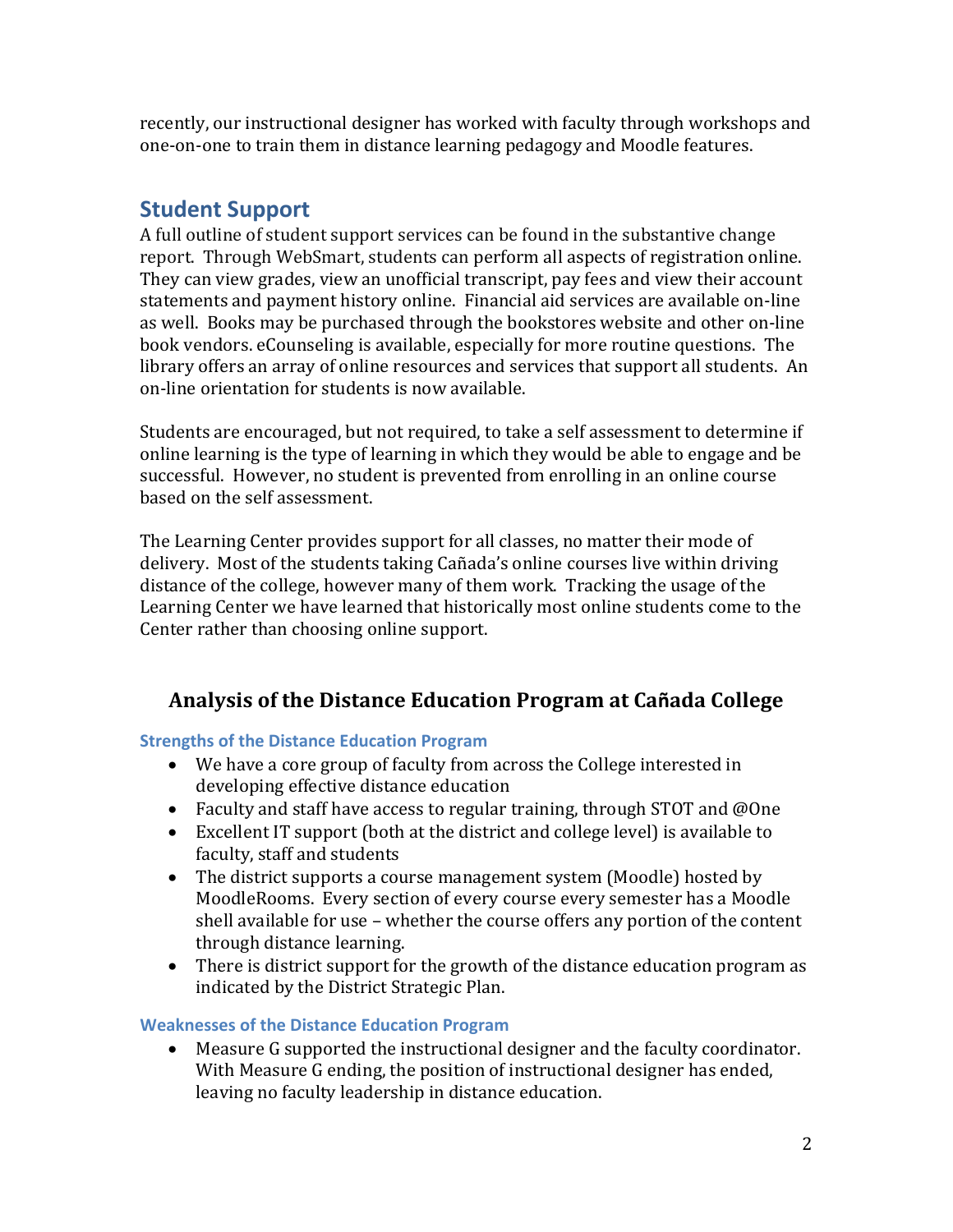- The Center for Innovation and Excellence in Teaching and Learning (CIETL) used to be a home base for faculty development and training for distance education and it no longer exists.
- Our courses have been concentrated in limited disciplines, but there is some growth in other areas. Few courses in CTE programs are offered through distance education.
- There are currently no District-wide policies for faculty assessment of teaching via distance learning modalities or for coordination of offerings through distance learning.
- The Data Dashboard was setup to identify students from out-of-state who have enrolled in on-line courses, but there is no process for identifying student before (or during) enrollment, leaving the College open to state authorization issues and penalties. However, since we have not had any outof-state students in recent semester, this is probably not a critical problem.
- There is no College-defined vision for the growth of distance education
- Success of students in online courses has improved, but remains lower than the success in face-to-face courses.

## **Update on goals from last year**

Given input from faculty members, consideration of best practices, and limited resources, we believe our goals should focus on developing a community of welltrained faculty members and strategically growing our distance education offerings to support degree, certificate, and transfer paths. In light of the state-wide initiative for online education (OEI), as much as possible, we should take advantage of the tools and contracts being developed by the OEI to leverage our limited resources. A progress report was submitted to the College in Aug. 2105.

## **Goals for the 2015-17 Academic Years**

- **Objective #1:** Broaden distance education course offerings to meet the needs of Cañada students
	- **Action Plan 1.1** Determine the overarching goals of the College in terms of distance education.
	- **Action Plan 1.2** Each semester track online offerings and enrollment, along with results from student surveys, to plan for future offerings. Share the reflections with Deans and faculty to ensure planning and scheduling allow growth as indicated by the data review with student input.
- **Objective #2:** Develop a community of well-trained DE faculty members  **Action Plan 2.1** Work with and through the district to coordinate faculty development around distance education.